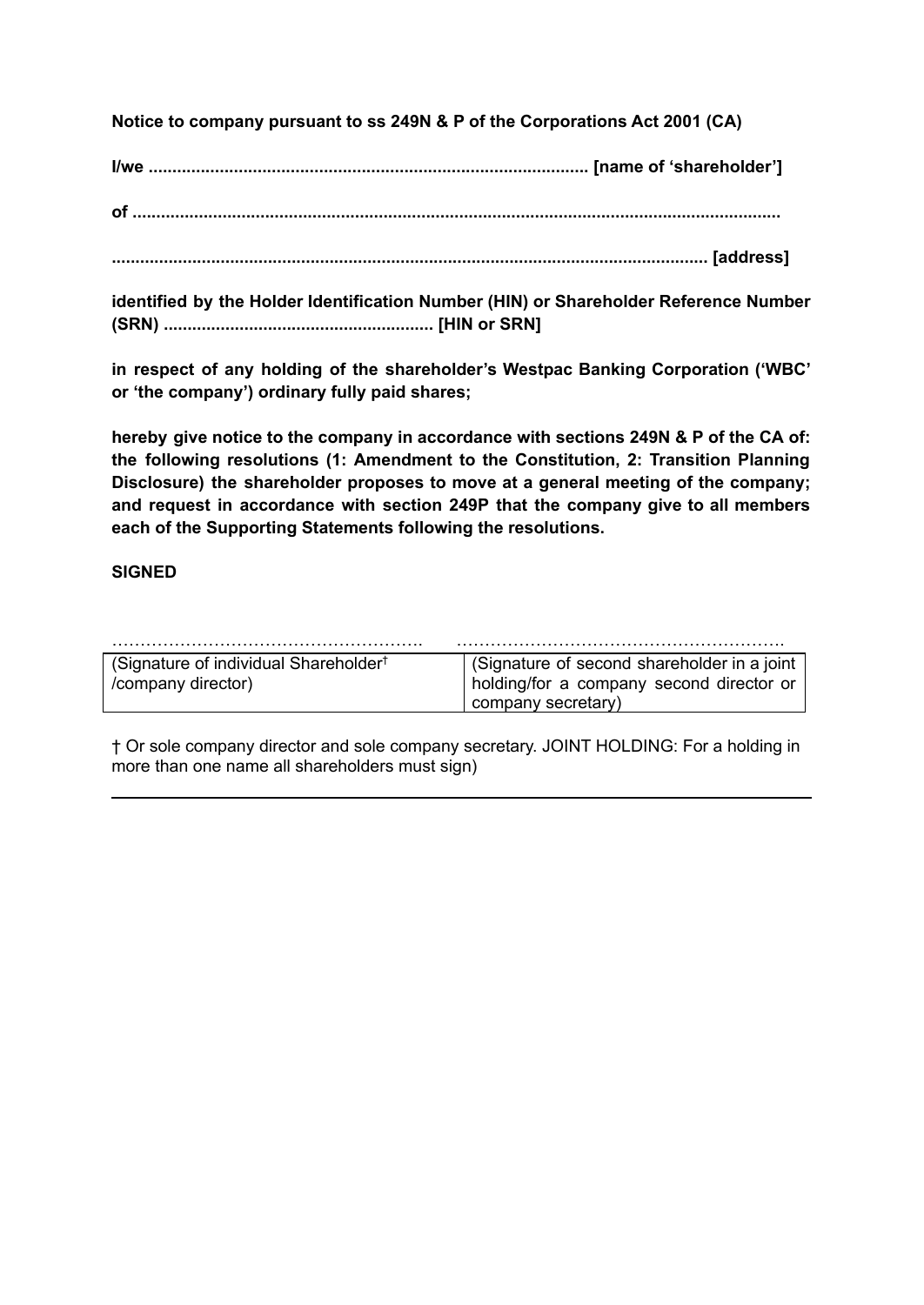#### **Resolution 1 – Amendment to the Constitution**

Insert into the Constitution in clause 7 'General meetings' the following new sub-clause 7.3A 'Advisory resolutions': "The Company in general meeting may by ordinary resolution express an opinion or request information about the way in which a power of the Company partially or exclusively vested in the Directors has been or should be exercised. Such a resolution must relate to a material risk identified by the Directors or the Company and cannot advocate action that would violate any law or relate to any personal claim or grievance. Such a resolution is advisory only and does not bind the Directors or the Company".

#### **Resolution 2 – Transition Planning Disclosure**

Shareholders note the Company's support for the goal of achieving net-zero emissions globally by 2050,<sup>1</sup> along with the publication of the International Energy Agency's Net Zero by 2050 scenario.<sup>2</sup> Shareholders therefore request the Company disclose, in subsequent annual reporting, information demonstrating how the Company will manage its Fossil Fuel<sup>3</sup> exposure in accordance with a scenario in which global emissions reach net-zero by 2050. This information should include:

- A commitment to no longer provide Banking and Financing<sup>4</sup> where proceeds would be used for new Fossil Fuel projects; and
- Targets to reduce Fossil Fuel exposure consistent with net-zero by 2050.

*(Westpac Banking Corporation's Notice of 2021 Annual General Meeting is to include Resolutions 1 and 2. Shareholders voting by proxy can vote on both resolutions.)*

<sup>1</sup> 2020 Annual Report, Westpac Group, p.46

<sup>2</sup> 'Net Zero by 2050', International Energy Agency, May 2021

<sup>3</sup> Upstream, midstream and downstream oil and gas; coal mining and transport (including haulage and ports); coal, oil and gas power generation

 $4$  Loans and syndication, structured finance and securitisation, asset finance and leasing, leveraged and acquisition finance, and project finance, as listed by Westpac:

https://www.westpac.com.au/corporate-banking/corporate-and-structured-finance/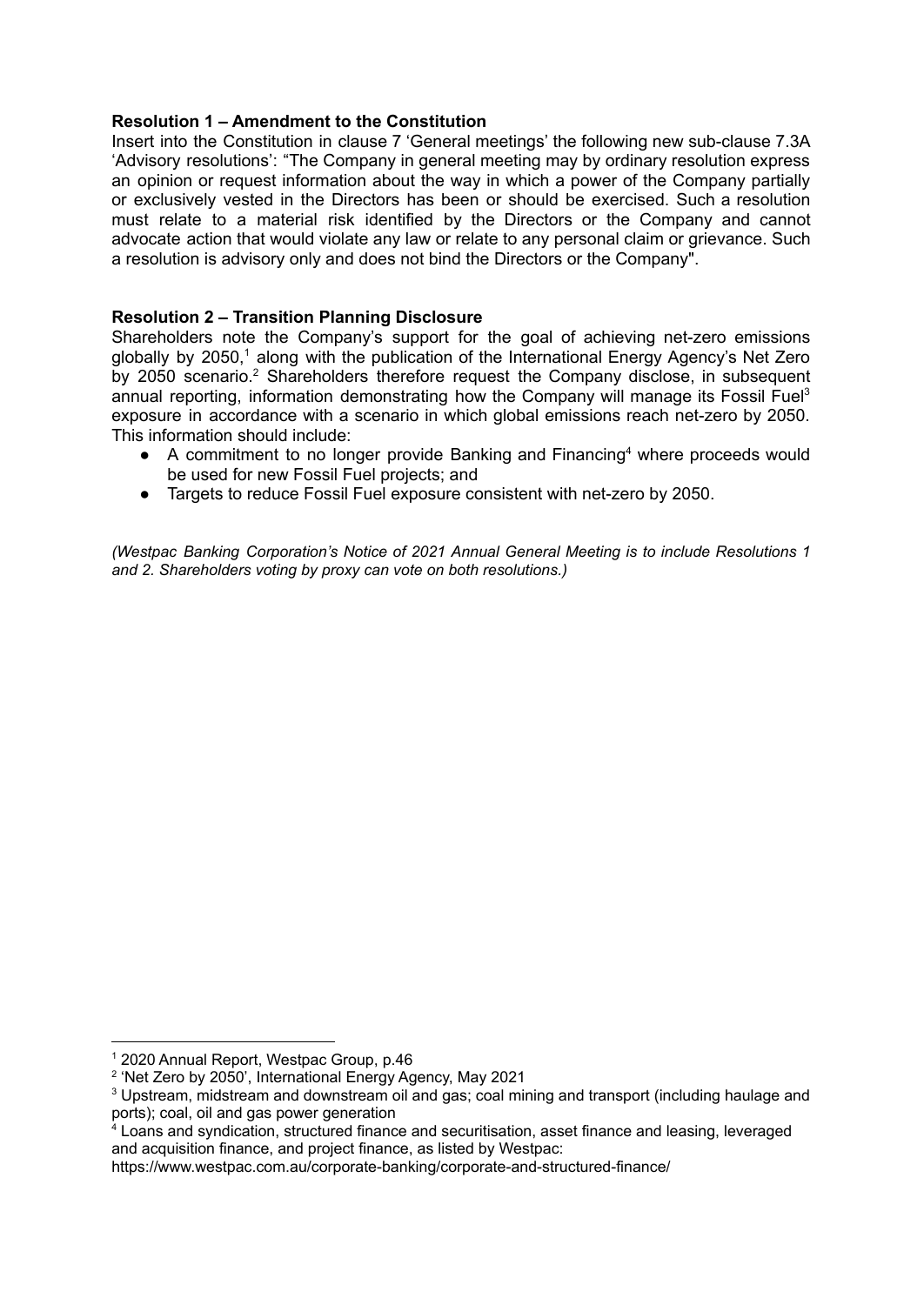### **Supporting Statement 1**

Shareholder resolutions are a healthy part of corporate democracy in many jurisdictions other than Australia. For example, in the UK shareholders can consider resolutions seeking to explicitly direct the conduct of the board. In the US, New Zealand and Canada shareholders can consider resolutions seeking to advise their board as to how it should act. As a matter of practice, typically, unless the board permits it, Australian shareholders cannot follow the example of their UK, US, New Zealand or Canadian cousins in this respect.

A board of Directors is a steward for shareholders and accountability for the discharge of that stewardship is essential to long-term corporate prosperity.

In rare situations the appropriate course of action for shareholders dissatisfied with the conduct of board members is to seek to remove them. But in many situations such a personality-focused approach is unproductive and unwarranted. In those situations a better course of action is to formally and publicly allow shareholders the opportunity at shareholder meetings such as the AGM to alert board members that the shareholders seek more information or favour a particular approach to corporate policy.

The Constitution of Westpac is not conducive to the rights of shareholders to place resolutions on the agenda of a shareholder meeting.

In our view, this is contrary to the long-term interests of Westpac, the Westpac board and all Westpac shareholders.

Passage of this resolution  $-$  to amend the Westpac constitution  $-$  will simply put the company in a similar position in regard to shareholder resolutions as any listed company in the UK, US, Canada or New Zealand.

We encourage shareholders to vote in favour of this resolution.

### **Supporting Statement 2**

Despite committing to the climate goals of the Paris Agreement and achieving net-zero emissions by 2050, Westpac is aligning its investment practices and policies with the failure of these goals.

In May 2021, the International Energy Agency (IEA) released its 'Net Zero by 2050' roadmap (NZE2050), providing a "comprehensive study of how to transition to a net zero energy system by 2050 while ensuring stable and affordable energy supplies, providing universal energy access, and enabling robust economic growth". The October 2021 IEA World Energy Outlook elaborates on the roadmap, providing sufficient detail to enable companies and investors to align their own strategies with this goal.

### Net-zero: implications for fossil fuel finance

NZE2050 provides clear "red lines" to clarify fossil fuel developments no longer permissible if we are to achieve the goal of net-zero emissions by 2050, along with trajectories for the reduction of fossil fuels over time. Financial institutions committed to the goal of net-zero emissions by 2050 should therefore look towards NZE2050 as a key reference when developing their own strategies and targets. NZE2050 projects unabated coal demand falling by 98% by 2050, oil demand by 75% and gas demand by 55%, compared to 2020.<sup>5</sup> The IEA

<sup>5</sup> https://www.iea.org/reports/net-zero-by-2050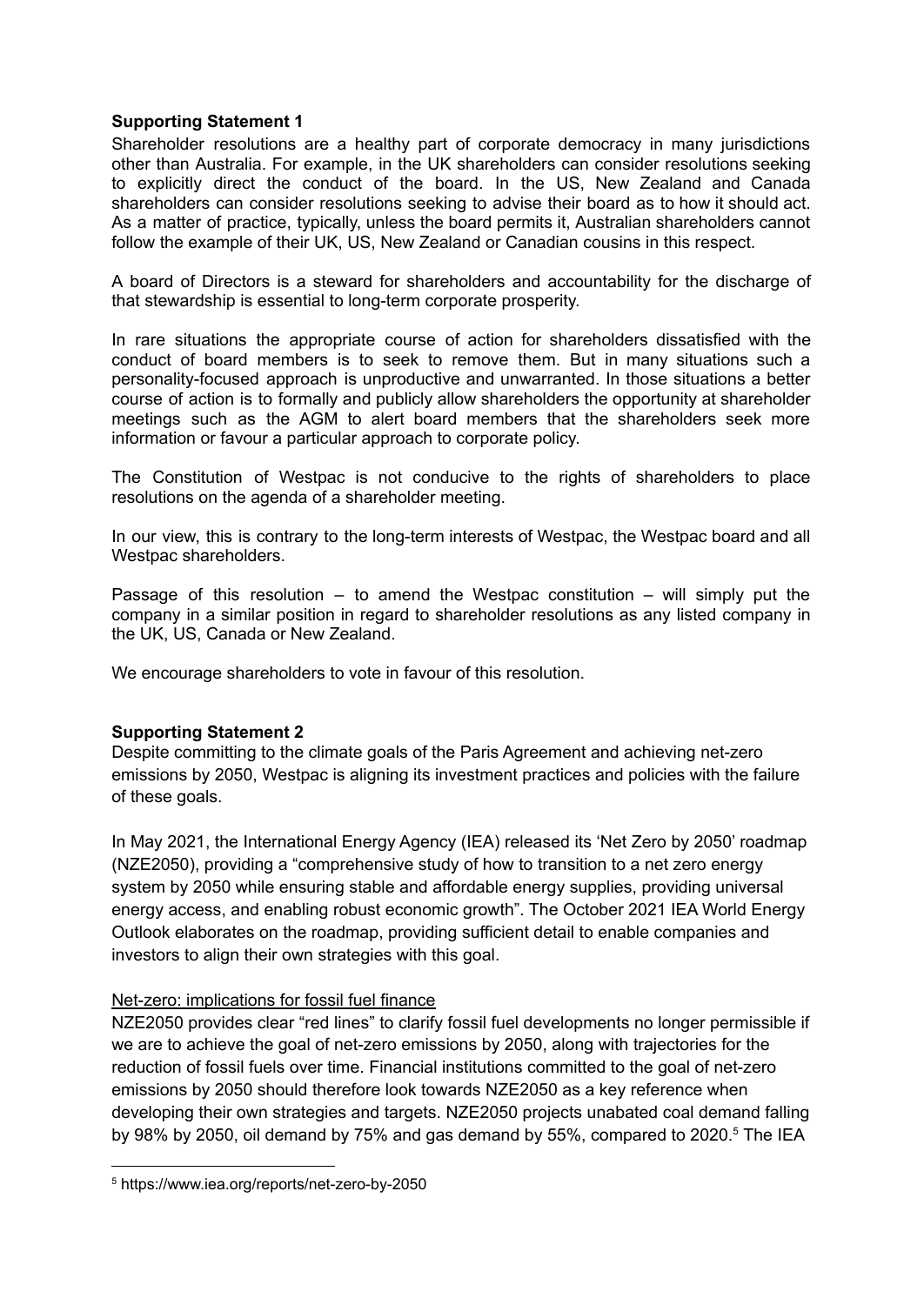has confirmed having even a 50% chance of limiting global temperature rise to 1.5°C means no investment in new fossil fuel projects, beyond those already committed to as of 2021.

# The gap between Westpac's actions and NZE2050

In July 2021, 115 investors with US\$4.2 trillion in assets under management and/or stewardship wrote to 63 global banks, calling on them to integrate the IEA's Net Zero by 2050 findings into their climate strategies.<sup>6</sup> Westpac's current policies and practices fall well short of this demand.

| NZE2050 scenario conclusions                                                                                                                                                                     | <b>Westpac practice</b>                                                                                                                                                                                                                                                                                                                                                                 |
|--------------------------------------------------------------------------------------------------------------------------------------------------------------------------------------------------|-----------------------------------------------------------------------------------------------------------------------------------------------------------------------------------------------------------------------------------------------------------------------------------------------------------------------------------------------------------------------------------------|
| Unabated coal demand falls by 98%<br>by 2050, oil demand by 75% and gas<br>demand by 55%, compared to 2020.                                                                                      | No targets to reduce exposure to oil and gas, and<br>will wait another two years before "establish[ing]<br>sector criteria". <sup>7</sup>                                                                                                                                                                                                                                               |
|                                                                                                                                                                                                  | Adopted a new methodology for reporting fossil<br>fuel exposure in 2020, resulting in a reported jump<br>in exposure from $$5.32B8$ in 2019 to $$9.02B9$ in<br>2020. Crucially, the 2020 report does not include<br>historical exposure trends, leaving investors<br>without clear visibility over the direction of<br>Westpac's fossil fuel exposure (overall and<br>sector-specific). |
| "No new coal mines or mine<br>extensions are required."<br>"Beyond projects already committed<br>as of 2021, there are no new oil and<br>gas fields approved for development<br>in our pathway." | Loaned at least \$791M for six projects that<br>expand the fossil fuel industry since 2016,<br>including lending in late 2020. These projects will<br>enable the release of 2.3 billion tonnes of $CO2$ ,<br>equivalent to almost five times Australia's 2020<br>national emissions. <sup>10</sup>                                                                                      |
| "Also not needed are many of the<br>liquefied natural gas (LNG)<br>liquefaction facilities currently under<br>construction or at the planning<br>stage."                                         | Since January 2019 Westpac has loaned over<br>\$1.1B to 11 ASX300 companies pursuing new or<br>expanded coal, oil or gas projects, including AGL<br>Energy, Aurizon, BHP, Mineral Resources, Origin<br>Energy, Santos, South32, Viva Energy,<br>Whitehaven Coal, Woodside and Worley. <sup>11</sup>                                                                                     |

<sup>7</sup> <sup>6</sup> https://shareaction.org/investors-call-on-banks-to-strengthen-climate-ambitions-before-cop26/

<sup>8</sup> https://www.westpac.com.au/content/dam/public/wbc/documents/pdf/aw/ic/1H21\_WBC\_Presentation\_ and IDP.pdf  $(p.46)$ 

<sup>9</sup> https://www.westpac.com.au/content/dam/public/wbc/documents/pdf/aw/ic/Westpac\_Group\_2019\_Su stainability\_Performance\_Report.pdf (p.76)

https://www.westpac.com.au/content/dam/public/wbc/documents/pdf/aw/ic/Westpac\_AU\_2020\_Annua l\_Report.pdf (p.51)

 $10$  https://www.marketforces.org.au/campaigns/banks/bigfourscorecard/

<sup>11</sup> https://www.marketforces.org.au/campaigns/super/outofline/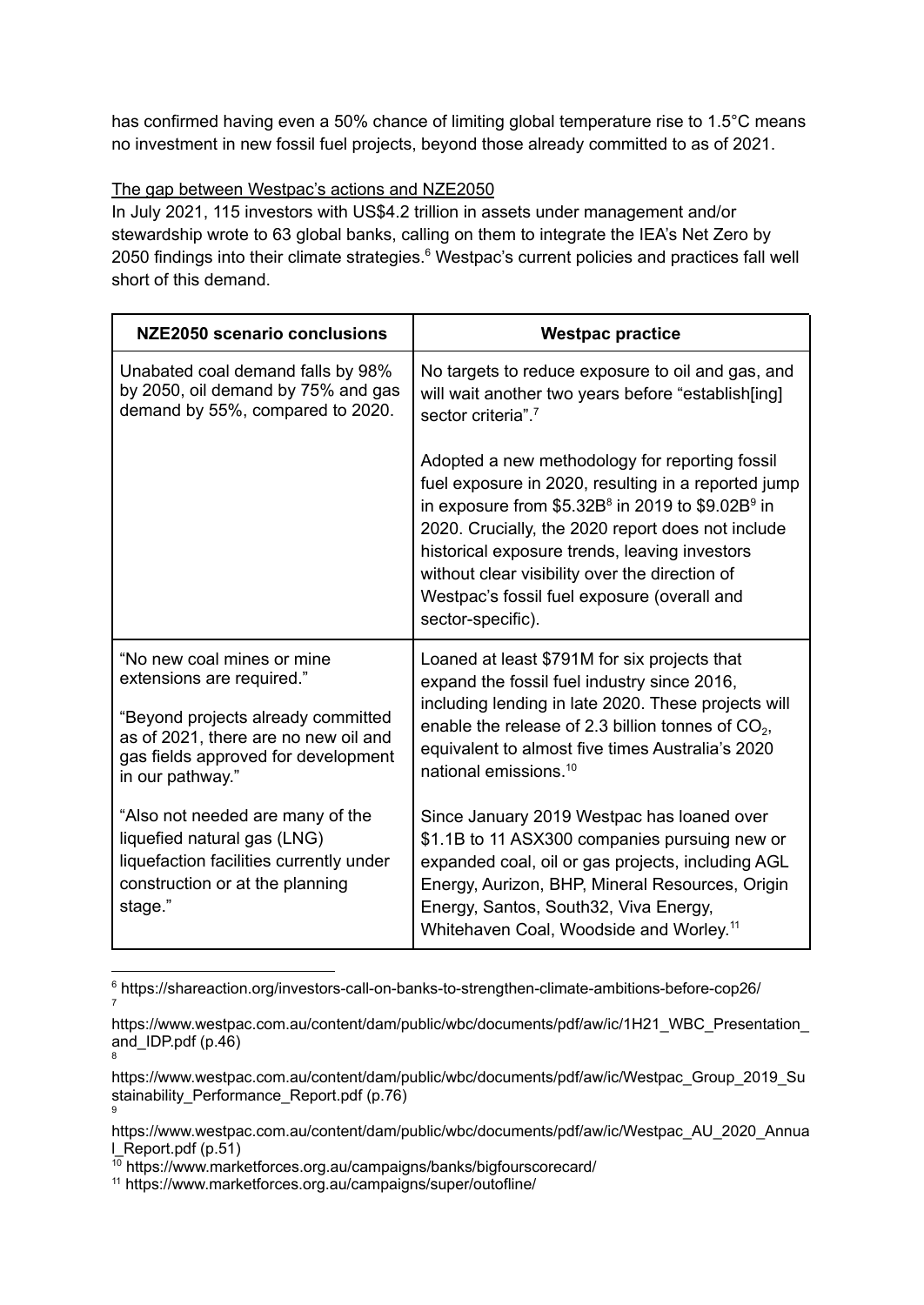Further, Westpac remains open to funding *existing* oil and gas clients despite their misalignment with the Paris Agreement, expecting only *new* "oil and gas exploration, production and refining customers...to have publicly disclosed Paris-aligned business goals".<sup>12</sup> This allows Westpac to continue funding oil and gas activities incompatible with its own climate commitments, exposing the bank to climate transition risks, and increasing physical risks, which will be exacerbated by further expansion of fossil fuel production.

### Westpac being left behind

While each of Westpac's major competitors (ANZ, CBA and NAB) have recently updated—or pledged to update by the end of 2021—their climate policies with respect to oil and gas, Westpac will wait another two years before "establish[ing] sector criteria" for oil and gas.<sup>13</sup>

In 2020 Suncorp ruled out underwriting new oil and gas production assets, committing to "not directly invest in, finance or underwrite...new oil and gas exploration or production", and will phase out underwriting for the sector by 2025 and direct investment by 2040.<sup>14</sup> Similarly, IAG "committed to ceasing underwriting entities predominantly in the business of extracting fossil fuels, and power generation using fossil fuels, by 2023". 15

Over the last year, UniSuper has reduced its look-through exposure to major Australian oil and gas producers Santos and Woodside by 80% and 88%, respectively. 16 In May 2021, Vision Super added a significant number of undiversified oil and gas producers to its 'Divestment List', including Santos and Woodside. 17 In March 2021, Danske Bank committed to immediately end direct finance for expansion of oil and gas exploration and production worldwide,<sup>18</sup> while NedBank,<sup>19</sup> SEB,<sup>20</sup> and NatWest<sup>21</sup> have made similar commitments.

# Financial and regulatory risks

<sup>13</sup> (p.52)<sup>12</sup> https://www.westpac.com.au/content/dam/public/wbc/documents/pdf/aw/ic/WBC\_ASX\_1H21.pdf

<sup>14</sup> https://www.westpac.com.au/content/dam/public/wbc/documents/pdf/aw/ic/1H21\_WBC\_Presentation\_ and\_IDP.pdf (p.46)

<sup>15</sup> https://www.suncorpgroup.com.au/corporate-responsibility/sustainable-growth/responsible-banking-in surance-investing

https://www.iag.com.au/sites/default/files/Documents/Safer%20Communities/FY20-Climate-related-di sclosure.pdf

<sup>16</sup> https://unisuperdivest.org/unisupers-first-steps-on-oil-and-gas-divestment/

<sup>18</sup> <sup>17</sup> https://www.visionsuper.com.au/wp-content/uploads/2021/07/SecuritiesList-31May2021-v3.pdf

<sup>19</sup> https://danskebank.com/-/media/danske-bank-com/file-cloud/2017/5/danske-bank-position-statement-f ossil-fuels.pdf

<sup>20</sup> https://www.nedbank.co.za/content/dam/nedbank/site-assets/AboutUs/Information%20Hub/Integrated %20Report/2021/Nedbank%20Group%20Energy%20Policy.pdf

https://webapp.sebgroup.com/mb/mblib.nsf/dld/80AF6A2E5F88CDC2C12586B1002E33C2?opendoc ument

<sup>21</sup> https://www.natwestgroup.com/content/dam/natwestgroup\_com/natwestgroup/pdf/oil-and-gas.pdf